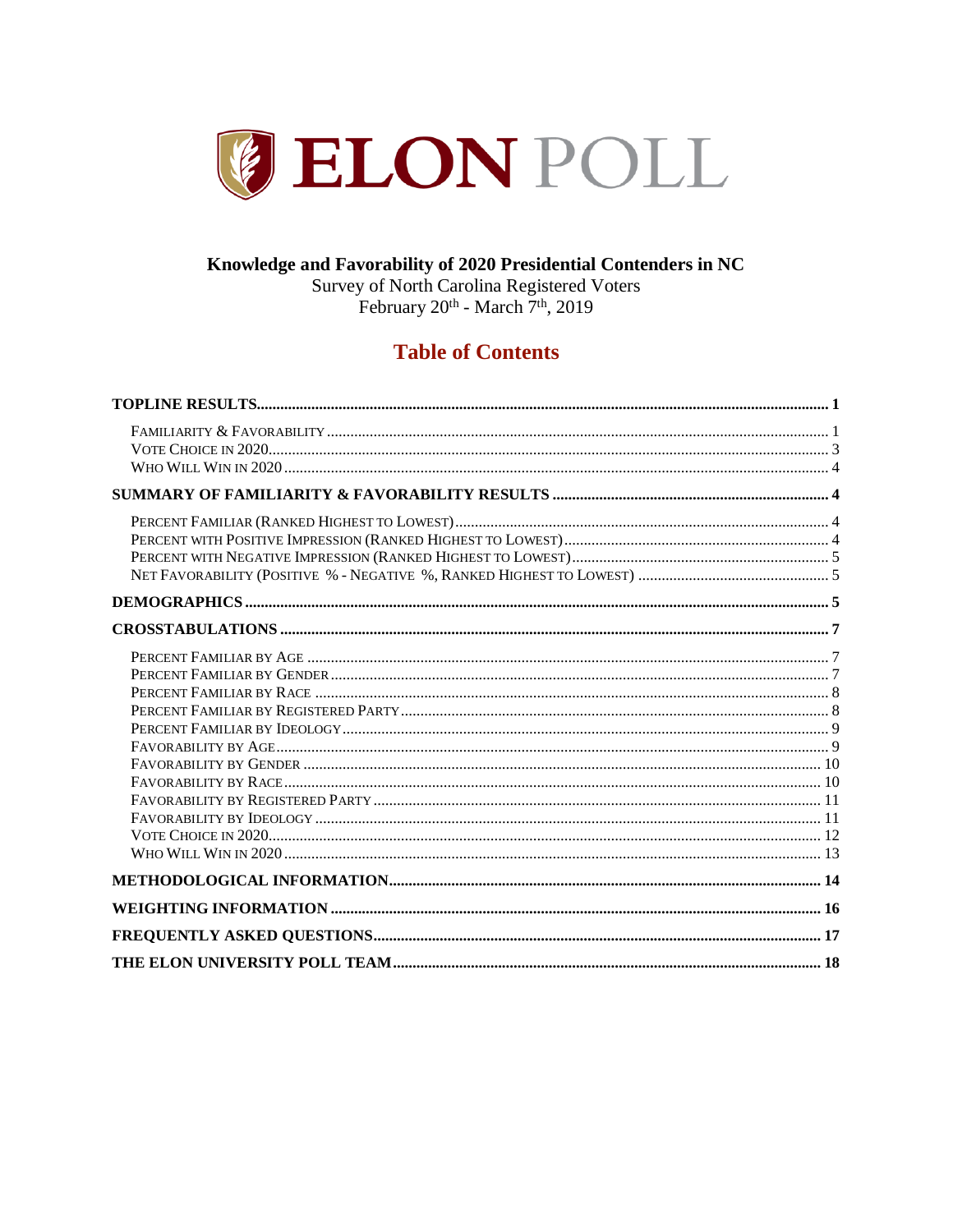

## **Topline Results**

"I'm going to [telephone: read you/ online: show you] a list of people who might run for president against Donald Trump in 2020. For each name, I want you to tell me if you are at least somewhat familiar with them."

[after screening all names for familiarity] "I'm going to [telephone: read back to you/ online: show you] the list of people you are at least somewhat familiar with. This time, I want you to tell me if you have a positive or negative impression of each person."

### <span id="page-1-0"></span>**Familiarity & Favorability**

### **Joe Biden**

### **Michael Bloomberg**

### **Cory Booker**

### **Julian Castro**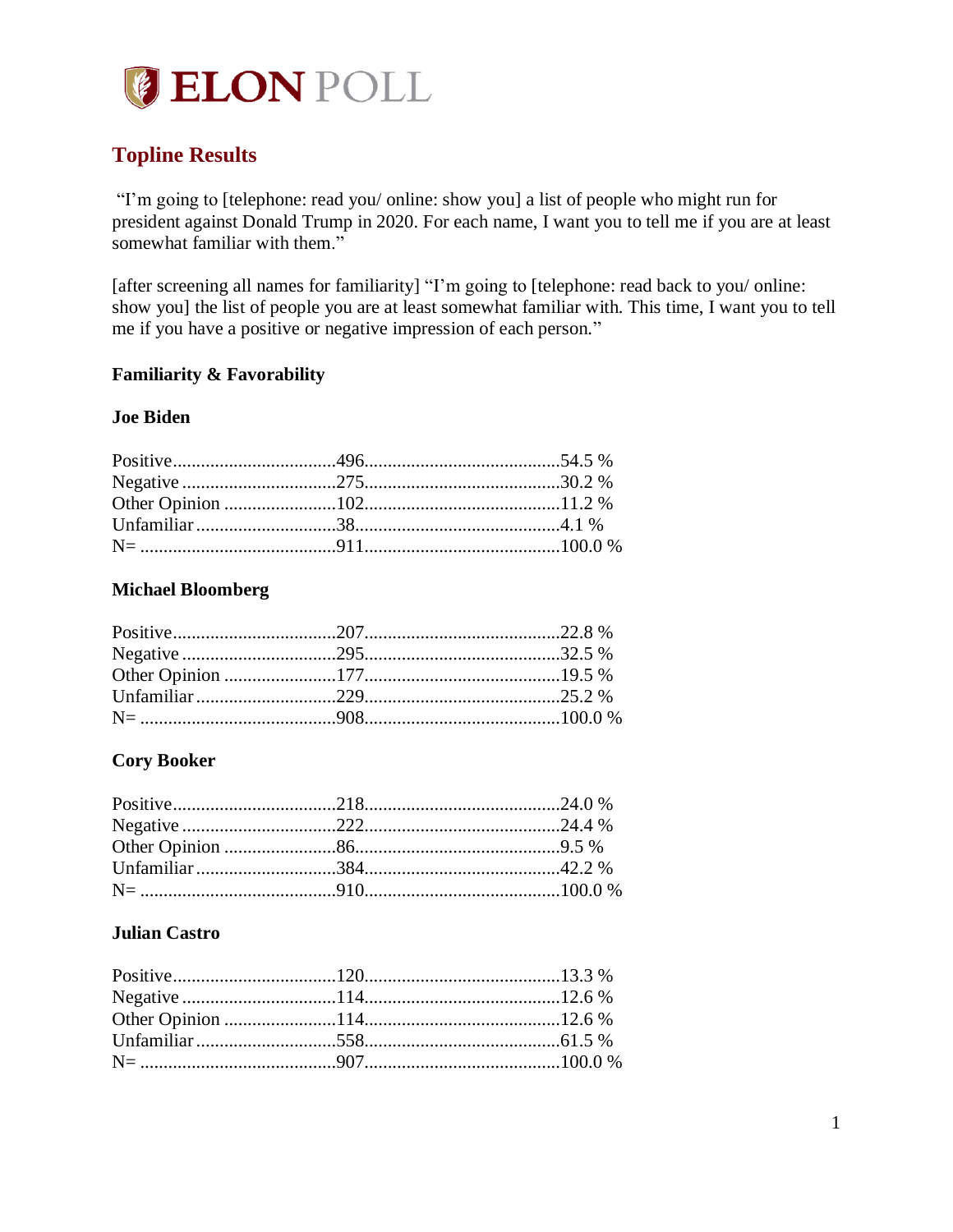

### Tulsi Gabbard

### **Kirsten Gillibrand**

### **Kamala Harris**

### **Amy Klobuchar**

## **Beto O'Rourke**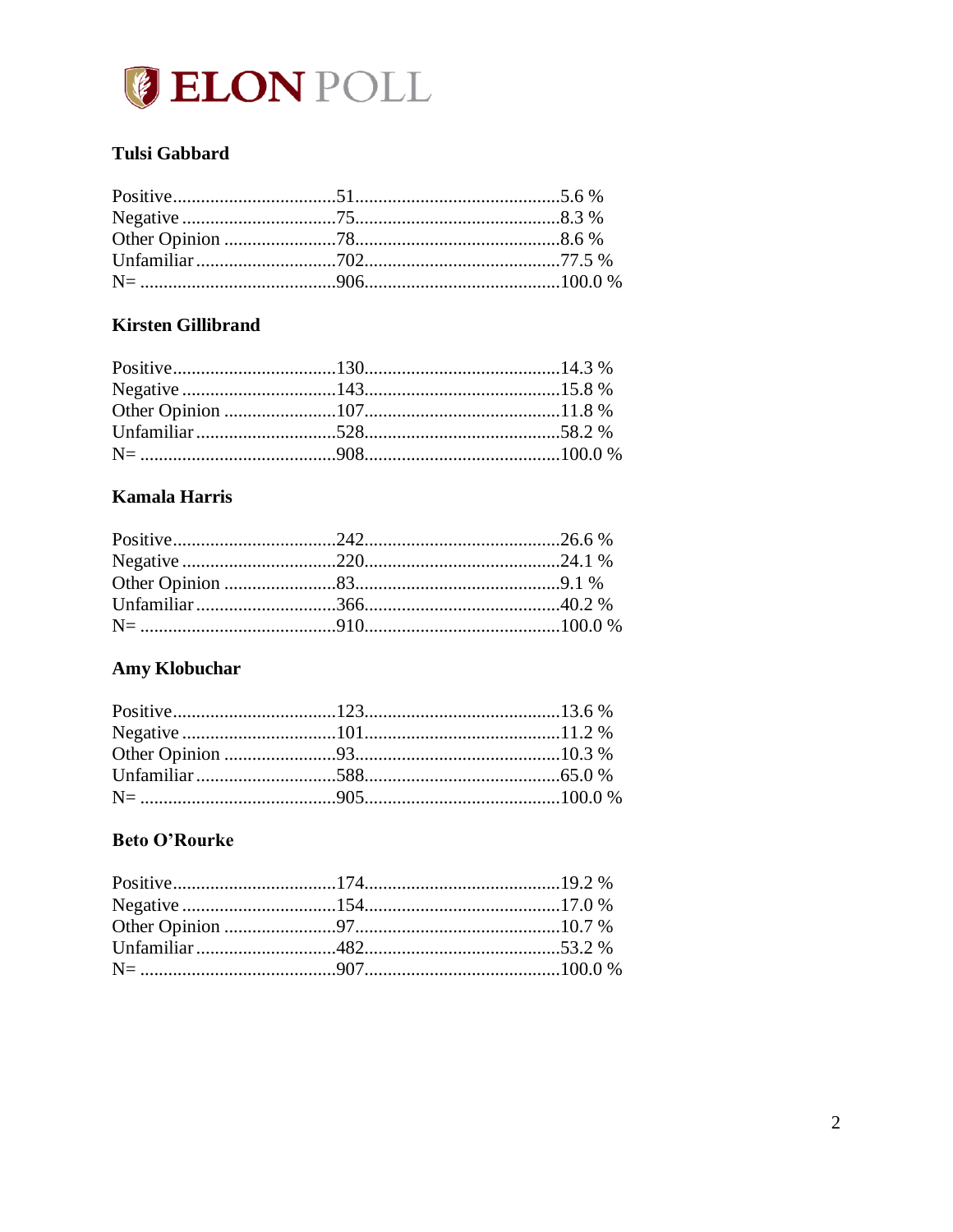

### **Bernie Sanders**

### **Howard Schultz**

### **Elizabeth Warren**

### <span id="page-3-0"></span>Vote Choice in 2020

"If the 2020 presidential election were held today, would you be more likely to vote for Donald<br>Trump or the Democratic candidate?"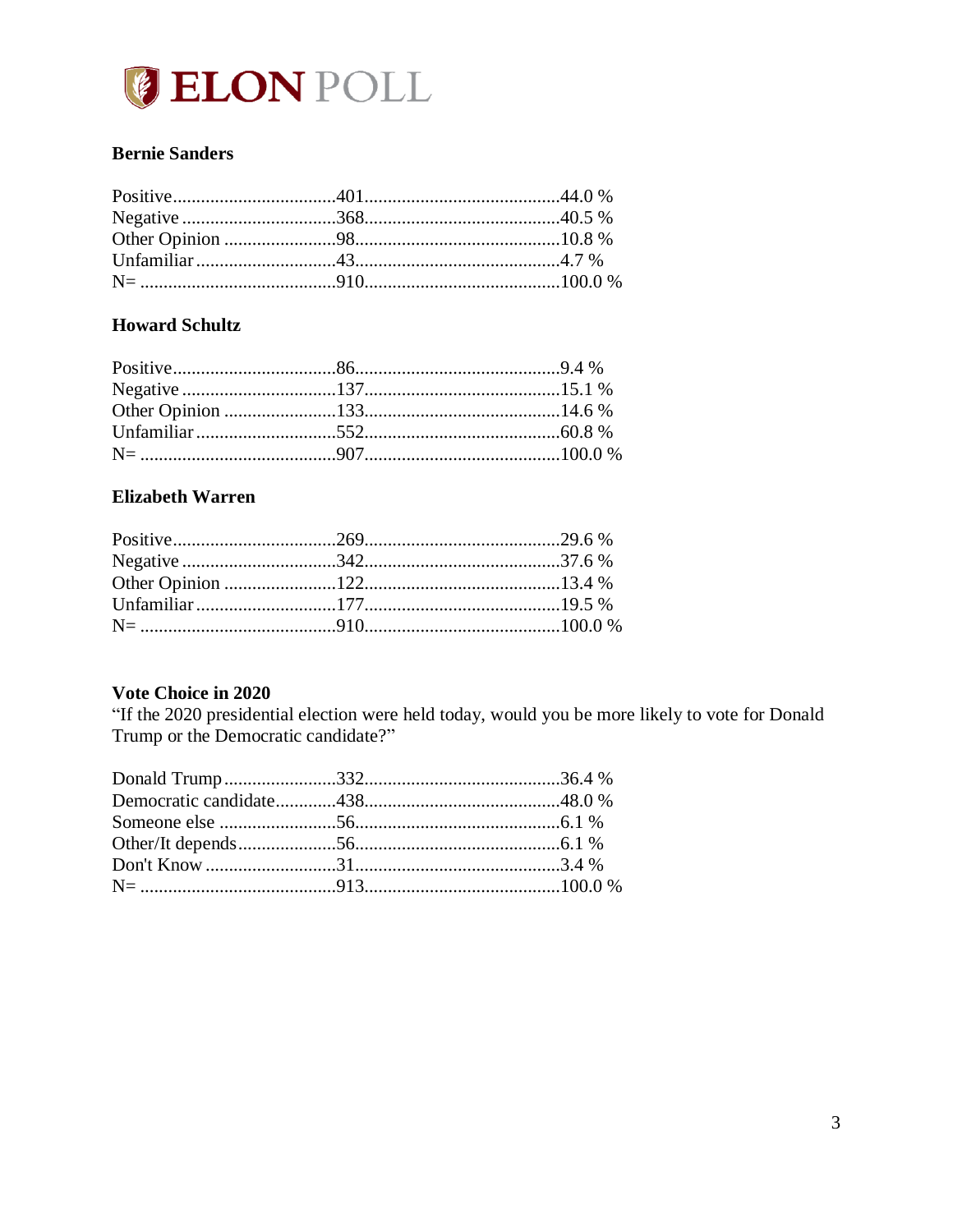

### <span id="page-4-0"></span>**Who Will Win in 2020**

"Who do you think is more likely to win the 2020 presidential election: Donald Trump or the Democratic candidate?"

## <span id="page-4-1"></span>**Summary of Familiarity & Favorability Results**

### <span id="page-4-2"></span>**Percent Familiar (Ranked Highest to Lowest)**

| Bloomberg74.8 % |
|-----------------|
|                 |
|                 |
|                 |
|                 |
|                 |
|                 |
| Klobuchar35.0 % |
|                 |
|                 |

### <span id="page-4-3"></span>**Percent with Positive Impression (Ranked Highest to Lowest)**

| Bloomberg22.8 % |  |
|-----------------|--|
|                 |  |
|                 |  |
|                 |  |
|                 |  |
|                 |  |
|                 |  |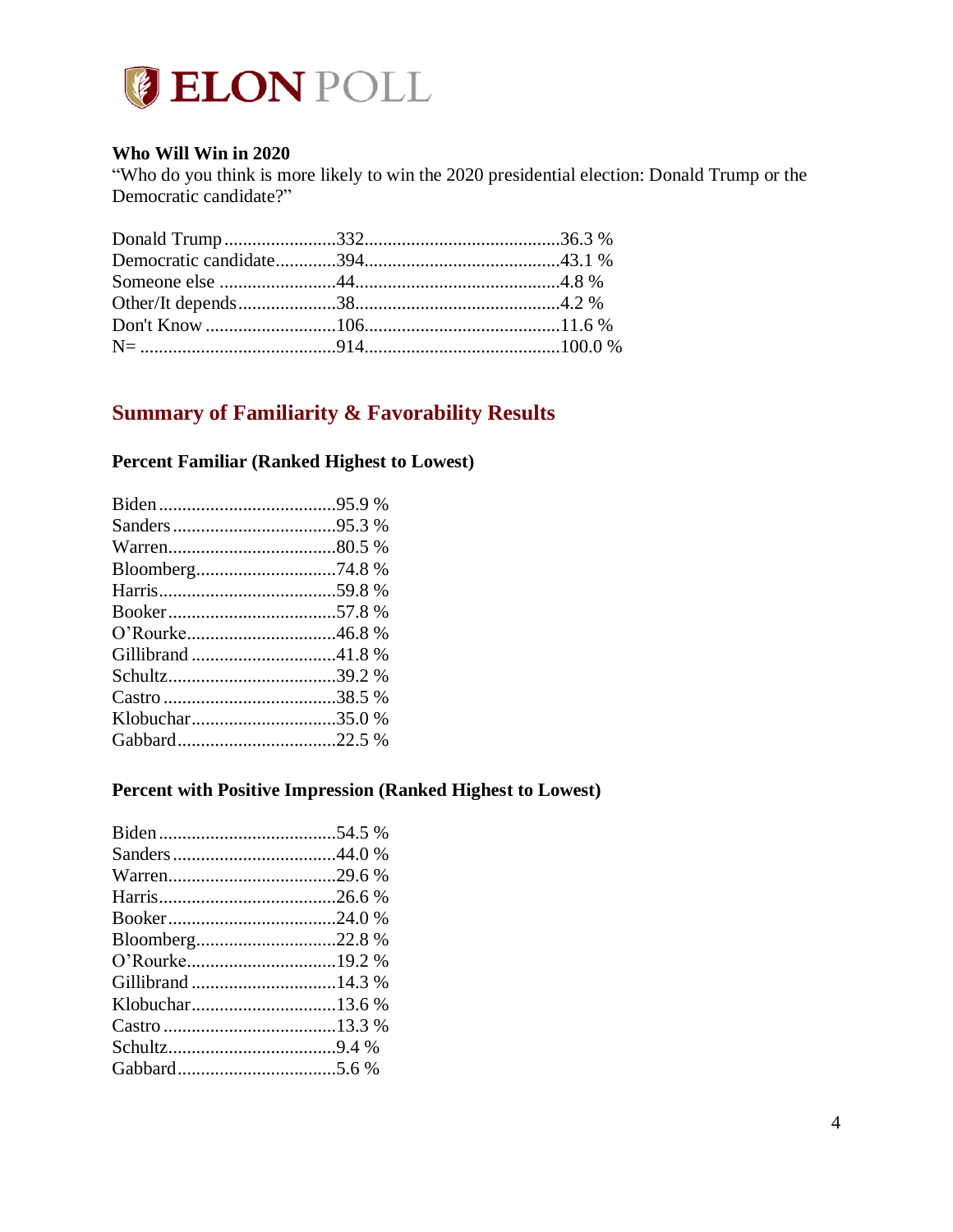

### <span id="page-5-0"></span>Percent with Negative Impression (Ranked Highest to Lowest)

| Bloomberg32.5 % |  |
|-----------------|--|
|                 |  |
|                 |  |
|                 |  |
|                 |  |
|                 |  |
|                 |  |
|                 |  |
|                 |  |
|                 |  |
|                 |  |

### <span id="page-5-1"></span>Net Favorability (Positive % - Negative %, Ranked Highest to Lowest)

## <span id="page-5-2"></span>**Demographics**

### **Ideology**

"When it comes to politics, do you consider yourself to be liberal, moderate, or conservative?"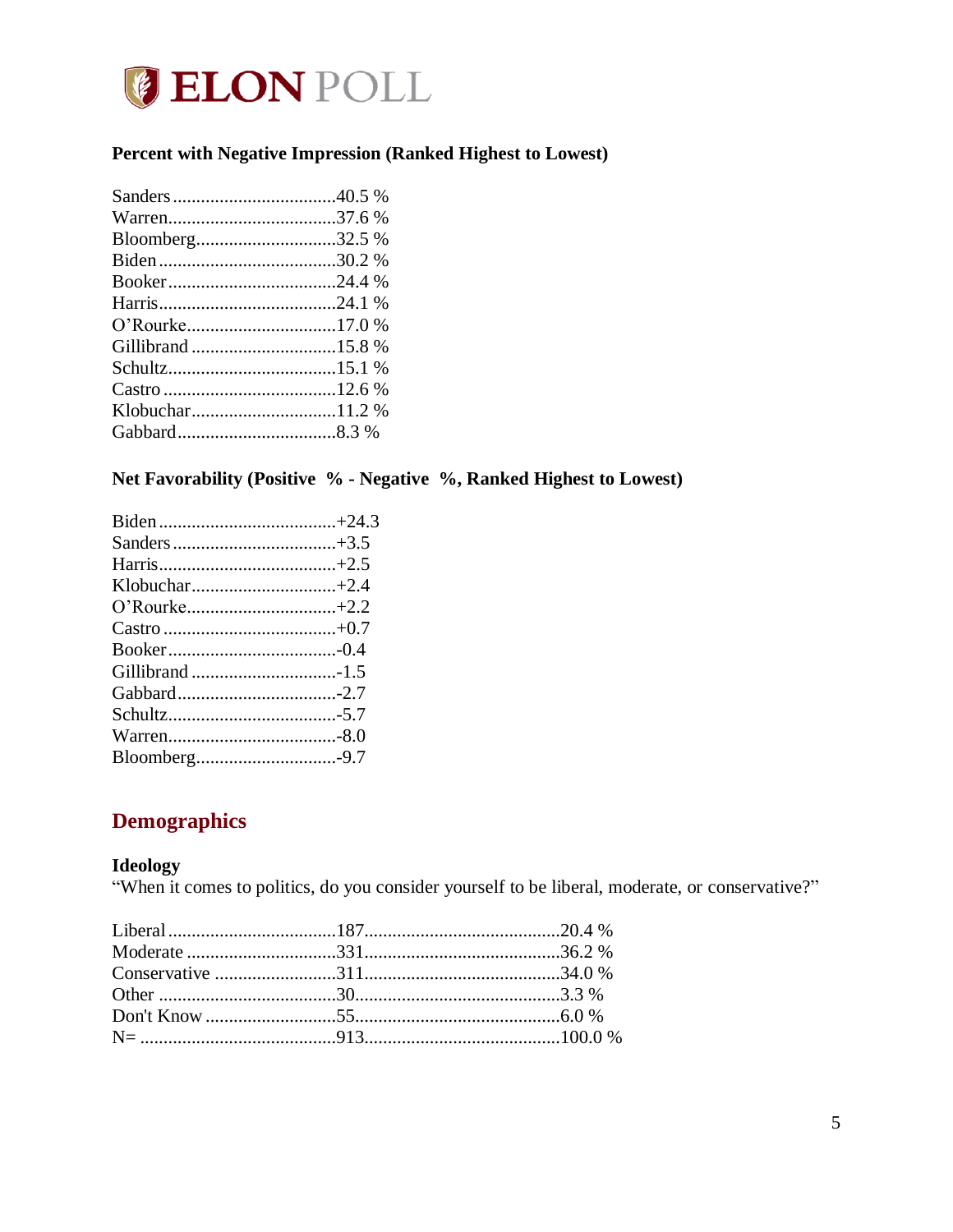

### **Education**

"Do you have a high school diploma, GED or the equivalent?"

[if yes]

"Do you have a four-year bachelor's degree?"

### Age (from voter file)

### **Race** (from voter file)

### Gender (from voter file)

### **Registered Party ID**

### **County Density**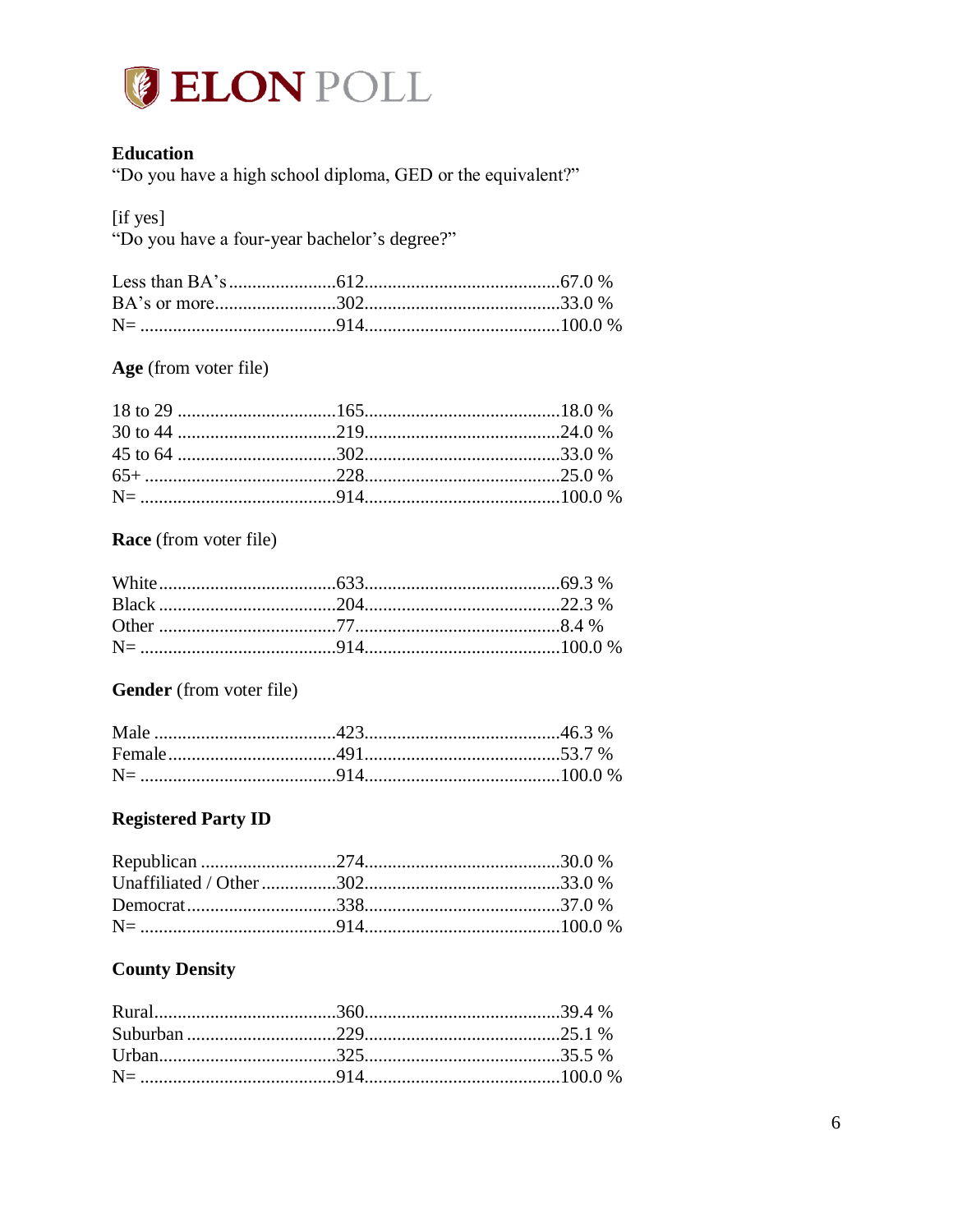

## <span id="page-7-0"></span>**Crosstabulations**

# <span id="page-7-1"></span>**Percent Familiar by Age**

|                   | 18 to 29 | 30 to 44 | 45 to 64 | $65+$ | <b>Total</b> |
|-------------------|----------|----------|----------|-------|--------------|
| <b>Biden</b>      | 93       | 94       | 97       | 97    | 96           |
| <b>Bloomberg</b>  | 60       | 64       | 83       | 85    | 75           |
| <b>Booker</b>     | 34       | 50       | 63       | 75    | 58           |
| Castro            | 38       | 38       | 35       | 44    | 39           |
| Gabbard           | 18       | 19       | 21       | 31    | 23           |
| <b>Gillibrand</b> | 26       | 29       | 47       | 58    | 42           |
| <b>Harris</b>     | 46       | 49       | 66       | 71    | 60           |
| Klobuchar         | 24       | 24       | 36       | 52    | 35           |
| O'Rourke          | 36       | 45       | 48       | 55    | 47           |
| <b>Sanders</b>    | 93       | 95       | 95       | 98    | 95           |
| <b>Schultz</b>    | 40       | 40       | 37       | 41    | 39           |
| <b>Warren</b>     | 68       | 72       | 86       | 90    | 85           |

## <span id="page-7-2"></span>**Percent Familiar by Gender**

|                   | <b>Male</b> | <b>Female</b> | <b>Total</b> |
|-------------------|-------------|---------------|--------------|
| <b>Biden</b>      | 95          | 97            | 96           |
| <b>Bloomberg</b>  | 82          | 69            | 75           |
| <b>Booker</b>     | 64          | 53            | 58           |
| Castro            | 43          | 35            | 39           |
| Gabbard           | 28          | 18            | 23           |
| <b>Gillibrand</b> | 46          | 38            | 42           |
| <b>Harris</b>     | 63          | 57            | 60           |
| Klobuchar         | 36          | 34            | 35           |
| O'Rourke          | 55          | 40            | 47           |
| <b>Sanders</b>    | 94          | 96            | 95           |
| <b>Schultz</b>    | 47          | 33            | 39           |
| Warren            | 83          | 79            | 85           |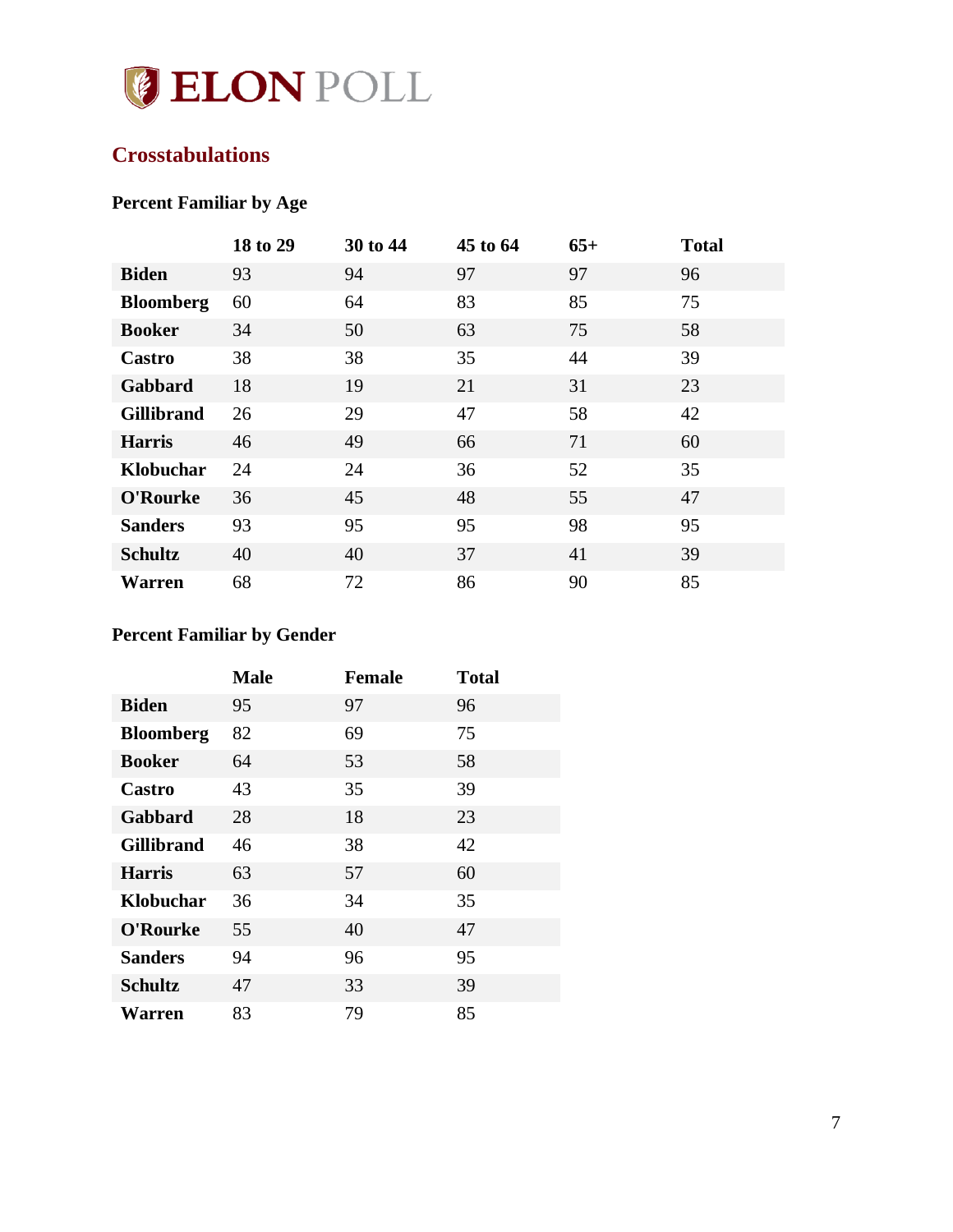

## <span id="page-8-0"></span>**Percent Familiar by Race**

|                   | White | <b>Black</b> | <b>Total</b> |
|-------------------|-------|--------------|--------------|
| <b>Biden</b>      | 97    | 95           | 96           |
| <b>Bloomberg</b>  | 80    | 62           | 75           |
| <b>Booker</b>     | 60    | 57           | 58           |
| Castro            | 37    | 41           | 39           |
| Gabbard           | 22    | 24           | 23           |
| <b>Gillibrand</b> | 45    | 36           | 42           |
| <b>Harris</b>     | 59    | 63           | 60           |
| Klobuchar         | 36    | 33           | 35           |
| O'Rourke          | 50    | 40           | 47           |
| <b>Sanders</b>    | 97    | 91           | 95           |
| <b>Schultz</b>    | 41    | 35           | 39           |
| Warren            | 84    | 71           | 85           |

## <span id="page-8-1"></span>**Percent Familiar by Registered Party**

|                   | <b>Democrat</b> | Republican | <b>Unaffiliated</b> | <b>Total</b> |
|-------------------|-----------------|------------|---------------------|--------------|
| <b>Biden</b>      | 96              | 94         | 97                  | 96           |
| <b>Bloomberg</b>  | 73              | 75         | 76                  | 75           |
| <b>Booker</b>     | 63              | 55         | 54                  | 58           |
| Castro            | 47              | 35         | 32                  | 39           |
| Gabbard           | 24              | 19         | 24                  | 23           |
| <b>Gillibrand</b> | 47              | 38         | 38                  | 42           |
| <b>Harris</b>     | 67              | 54         | 58                  | 60           |
| Klobuchar         | 43              | 29         | 31                  | 35           |
| O'Rourke          | 53              | 42         | 44                  | 47           |
| <b>Sanders</b>    | 96              | 95         | 95                  | 95           |
| <b>Schultz</b>    | 40              | 37         | 40                  | 39           |
| <b>Warren</b>     | 80              | 82         | 80                  | 85           |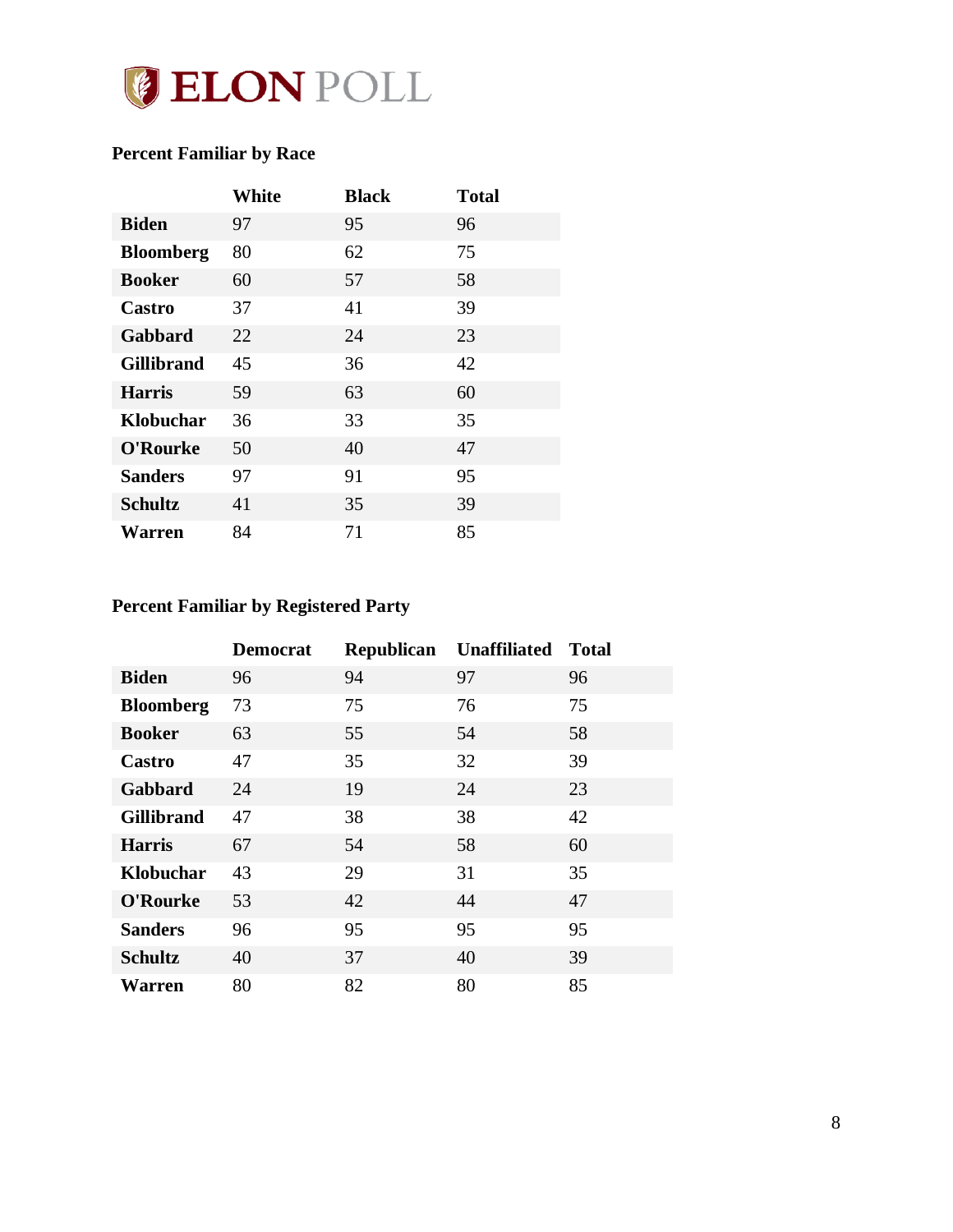

## <span id="page-9-0"></span>**Percent Familiar by Ideology**

|                   | <b>Liberal</b> | <b>Moderate</b> | <b>Conservative</b> | <b>Total</b> |
|-------------------|----------------|-----------------|---------------------|--------------|
| <b>Biden</b>      | 97             | 97              | 97                  | 96           |
| <b>Bloomberg</b>  | 74             | 79              | 78                  | 75           |
| <b>Booker</b>     | 70             | 57              | 61                  | 58           |
| Castro            | 52             | 41              | 33                  | 39           |
| Gabbard           | 37             | 20              | 20                  | 23           |
| <b>Gillibrand</b> | 54             | 44              | 40                  | 42           |
| <b>Harris</b>     | 74             | 61              | 58                  | 60           |
| Klobuchar         | 53             | 37              | 28                  | 35           |
| O'Rourke          | 62             | 46              | 47                  | 47           |
| <b>Sanders</b>    | 95             | 98              | 96                  | 95           |
| <b>Schultz</b>    | 43             | 44              | 36                  | 39           |
| Warren            | 91             | 80              | 84                  | 85           |

## <span id="page-9-1"></span>**Favorability by Age**

|                   | 18 to 29       |                | 30 to 44 |                |       | 45 to 64          |       |       |
|-------------------|----------------|----------------|----------|----------------|-------|-------------------|-------|-------|
|                   | $(+)$          | $(-)$          | $(+)$    | $(-)$          | $(+)$ | $\left( -\right)$ | $(+)$ | $(-)$ |
| <b>Biden</b>      | 61             | 18             | 51       | 28             | 52    | 36                | 56    | 33    |
| <b>Bloomberg</b>  | 16             | 20             | 22       | 21             | 23    | 40                | 29    | 42    |
| <b>Booker</b>     | 13             | 13             | 27       | 13             | 23    | 30                | 30    | 36    |
| Castro            | 17             | 9              | 12       | 11             | 10    | 13                | 16    | 16    |
| Gabbard           | $\overline{4}$ | $\overline{4}$ | 5        | 6              | 6     | 10                | 7     | 12    |
| <b>Gillibrand</b> | 12             | $\overline{4}$ | 12       | $\tau$         | 14    | 22                | 18    | 25    |
| <b>Harris</b>     | 22             | 12             | 24       | 18             | 30    | 29                | 28    | 33    |
| Klobuchar         | 8              | 5              | 11       | $\overline{7}$ | 12    | 14                | 23    | 17    |
| O'Rourke          | 16             | 6              | 20       | 12             | 18    | 22                | 22    | 24    |
| <b>Sanders</b>    | 61             | 20             | 47       | 36             | 36    | 49                | 40    | 49    |
| <b>Schultz</b>    | 11             | 8              | 10       | 13             | 9     | 17                | 9     | 19    |
| <b>Warren</b>     | 30             | 18             | 30       | 27             | 27    | 47                | 32    | 50    |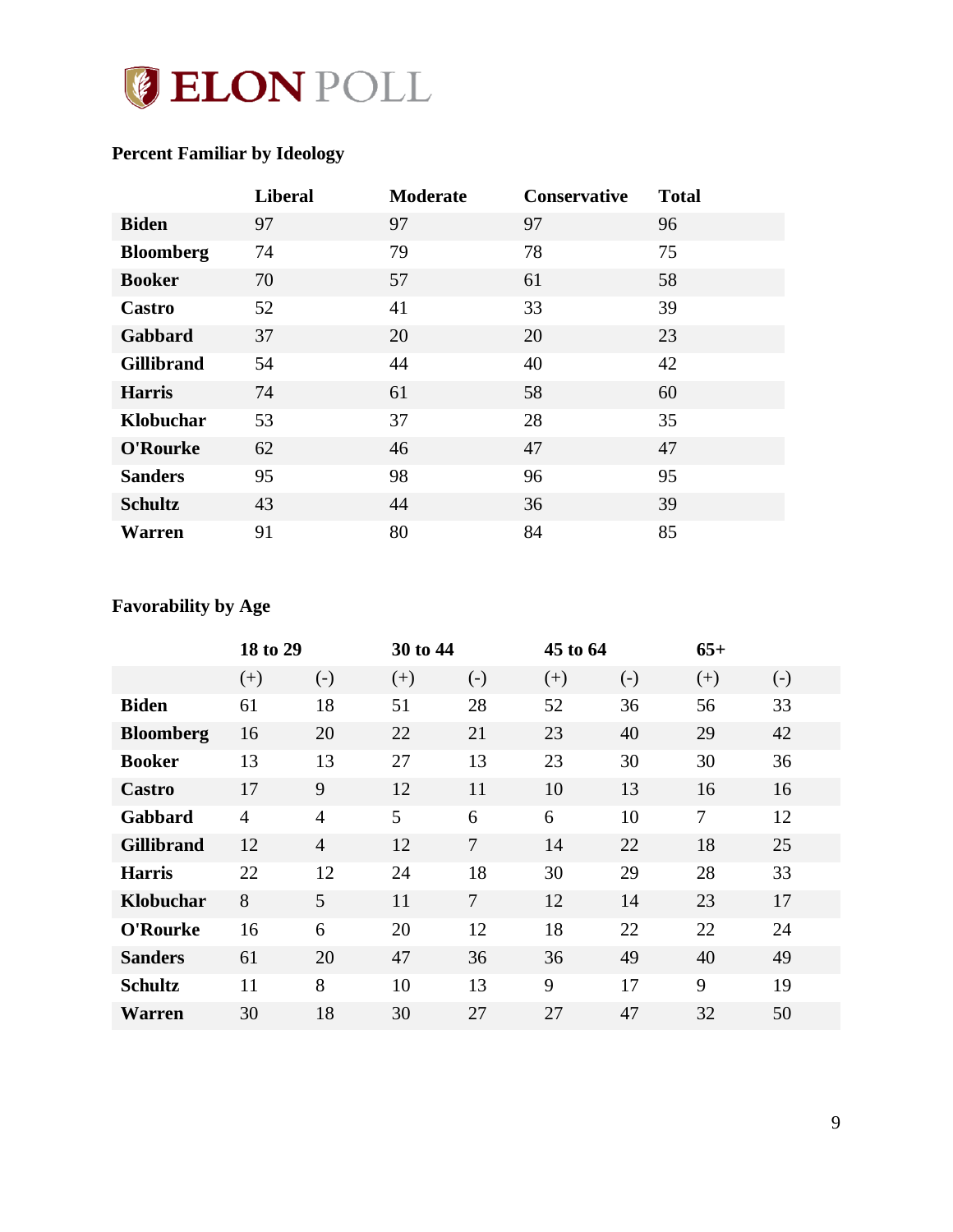

## <span id="page-10-0"></span>**Favorability by Gender**

|                   | <b>Male</b> |       | <b>Female</b>  |                   | <b>Total</b> |       |
|-------------------|-------------|-------|----------------|-------------------|--------------|-------|
|                   | $(+)$       | $(-)$ | $(+)$          | $\left( -\right)$ | $(+)$        | $(-)$ |
| <b>Biden</b>      | 49          | 37    | 59             | 24                | 55           | 30    |
| <b>Bloomberg</b>  | 24          | 38    | 22             | 28                | 23           | 33    |
| <b>Booker</b>     | 21          | 33    | 26             | 17                | 24           | 24    |
| Castro            | 13          | 17    | 14             | 8                 | 13           | 13    |
| Gabbard           | 6           | 11    | 5              | 6                 | 6            | 8     |
| <b>Gillibrand</b> | 13          | 21    | 15             | 11                | 14           | 16    |
| <b>Harris</b>     | 21          | 32    | 31             | 17                | 27           | 24    |
| Klobuchar         | 13          | 15    | 14             | 8                 | 14           | 11    |
| O'Rourke          | 20          | 26    | 18             | 9                 | 19           | 17    |
| <b>Sanders</b>    | 37          | 48    | 50             | 34                | 44           | 41    |
| <b>Schultz</b>    | 12          | 20    | $\overline{7}$ | 11                | 9            | 15    |
| <b>Warren</b>     | 27          | 45    | 31             | 31                | 30           | 38    |

## <span id="page-10-1"></span>**Favorability by Race**

|                   | White |       | <b>Black</b> |                   | <b>Total</b> |                   |
|-------------------|-------|-------|--------------|-------------------|--------------|-------------------|
|                   | $(+)$ | $(-)$ | $(+)$        | $\left( -\right)$ | $(+)$        | $\left( -\right)$ |
| <b>Biden</b>      | 47    | 39    | 74           | 7                 | 55           | 30                |
| <b>Bloomberg</b>  | 22    | 39    | 28           | 18                | 23           | 33                |
| <b>Booker</b>     | 18    | 31    | 41           | 9                 | 24           | 24                |
| Castro            | 11    | 15    | 21           | 7                 | 13           | 13                |
| Gabbard           | 5     | 10    | 9            | 5                 | 6            | 8                 |
| <b>Gillibrand</b> | 12    | 20    | 21           | 6                 | 14           | 16                |
| <b>Harris</b>     | 19    | 31    | 49           | 5                 | 27           | 24                |
| Klobuchar         | 13    | 14    | 20           | 5                 | 14           | 11                |
| O'Rourke          | 18    | 22    | 23           | 5                 | 19           | 17                |
| <b>Sanders</b>    | 35    | 51    | 63           | 16                | 44           | 41                |
| <b>Schultz</b>    | 9     | 18    | 11           | 10                | 9            | 15                |
| <b>Warren</b>     | 22    | 49    | 53           | 6                 | 30           | 38                |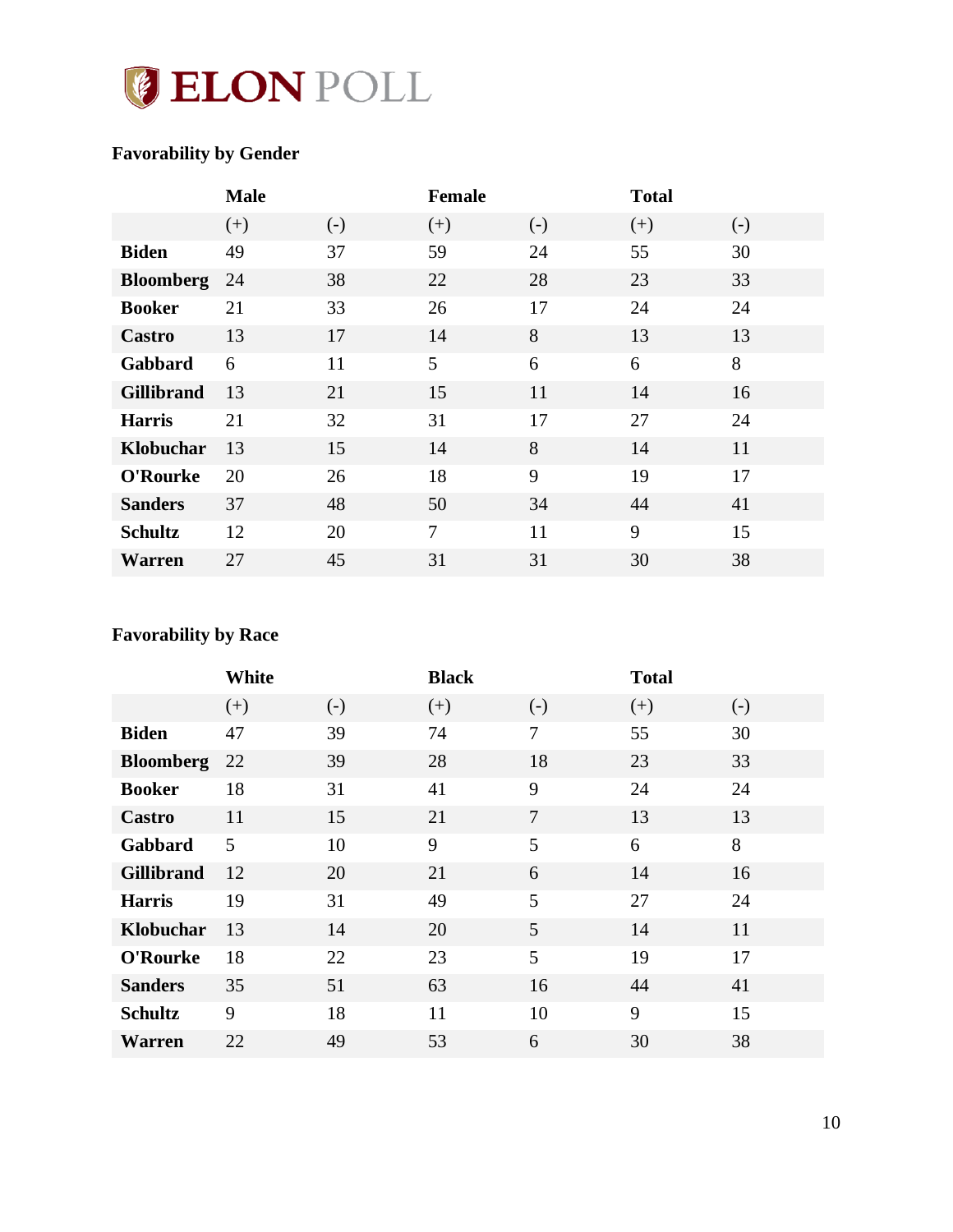

## <span id="page-11-0"></span>**Favorability by Registered Party**

|                   | <b>Democrat</b> |       | Republican     |                   | <b>Unaffiliated</b> |                | <b>Total</b> |                   |
|-------------------|-----------------|-------|----------------|-------------------|---------------------|----------------|--------------|-------------------|
|                   | $(+)$           | $(-)$ | $(+)$          | $\left( -\right)$ | $(+)$               | $(-)$          | $(+)$        | $\left( -\right)$ |
| <b>Biden</b>      | 77              | 12    | 24             | 60                | 58                  | 24             | 55           | 30                |
| <b>Bloomberg</b>  | 30              | 24    | 14             | 47                | 23                  | 28             | 23           | 33                |
| <b>Booker</b>     | 44              | 11    | 6              | 42                | 18                  | 24             | 24           | 24                |
| Castro            | 24              | 8     | $\overline{4}$ | 22                | 10                  | 9              | 13           | 13                |
| Gabbard           | 9               | 7     | 3              | 12                | $\overline{4}$      | $\overline{7}$ | 6            | 8                 |
| <b>Gillibrand</b> | 23              | 10    | $\overline{7}$ | 24                | 11                  | 14             | 14           | 16                |
| <b>Harris</b>     | 48              | 12    | 5              | 43                | 22                  | 21             | 27           | 24                |
| Klobuchar         | 23              | 9     | 5              | 17                | 10                  | 9              | 14           | 11                |
| O'Rourke          | 33              | 7     | 6              | 30                | 16                  | 16             | 19           | 17                |
| <b>Sanders</b>    | 68              | 17    | 15             | 71                | 43                  | 39             | 44           | 41                |
| <b>Schultz</b>    | 13              | 13    | 8              | 18                | 7                   | 15             | 9            | 15                |
| Warren            | 51              | 17    | 9              | 64                | 24                  | 37             | 30           | 38                |

## <span id="page-11-1"></span>**Favorability by Ideology**

|                   | <b>Liberal</b> |       |       | <b>Moderate</b>   |       | <b>Conservative</b> |       |       |
|-------------------|----------------|-------|-------|-------------------|-------|---------------------|-------|-------|
|                   | $(+)$          | $(-)$ | $(+)$ | $\left( -\right)$ | $(+)$ | $(-)$               | $(+)$ | $(-)$ |
| <b>Biden</b>      | 79             | 8     | 68    | 18                | 27    | 61                  | 55    | 30    |
| <b>Bloomberg</b>  | 26             | 26    | 33    | 23                | 15    | 51                  | 23    | 33    |
| <b>Booker</b>     | 47             | 14    | 28    | 17                | 8     | 44                  | 24    | 24    |
| Castro            | 27             | 6     | 14    | 11                | 5     | 21                  | 13    | 13    |
| Gabbard           | 13             | 8     | 5     | 7                 | 3     | 12                  | 6     | 8     |
| <b>Gillibrand</b> | 27             | 8     | 19    | 13                | 6     | 27                  | 14    | 16    |
| <b>Harris</b>     | 55             | 8     | 33    | 17                | 6     | 45                  | 27    | 24    |
| Klobuchar         | 29             | 10    | 15    | 8                 | 5     | 17                  | 14    | 11    |
| O'Rourke          | 45             | 5     | 24    | 9                 | 3     | 36                  | 19    | 17    |
| <b>Sanders</b>    | 75             | 10    | 52    | 35                | 18    | 70                  | 44    | 41    |
| <b>Schultz</b>    | 10             | 20    | 12    | 13                | 8     | 17                  | 9     | 15    |
| Warren            | 59             | 15    | 35    | 33                | 11    | 62                  | 30    | 38    |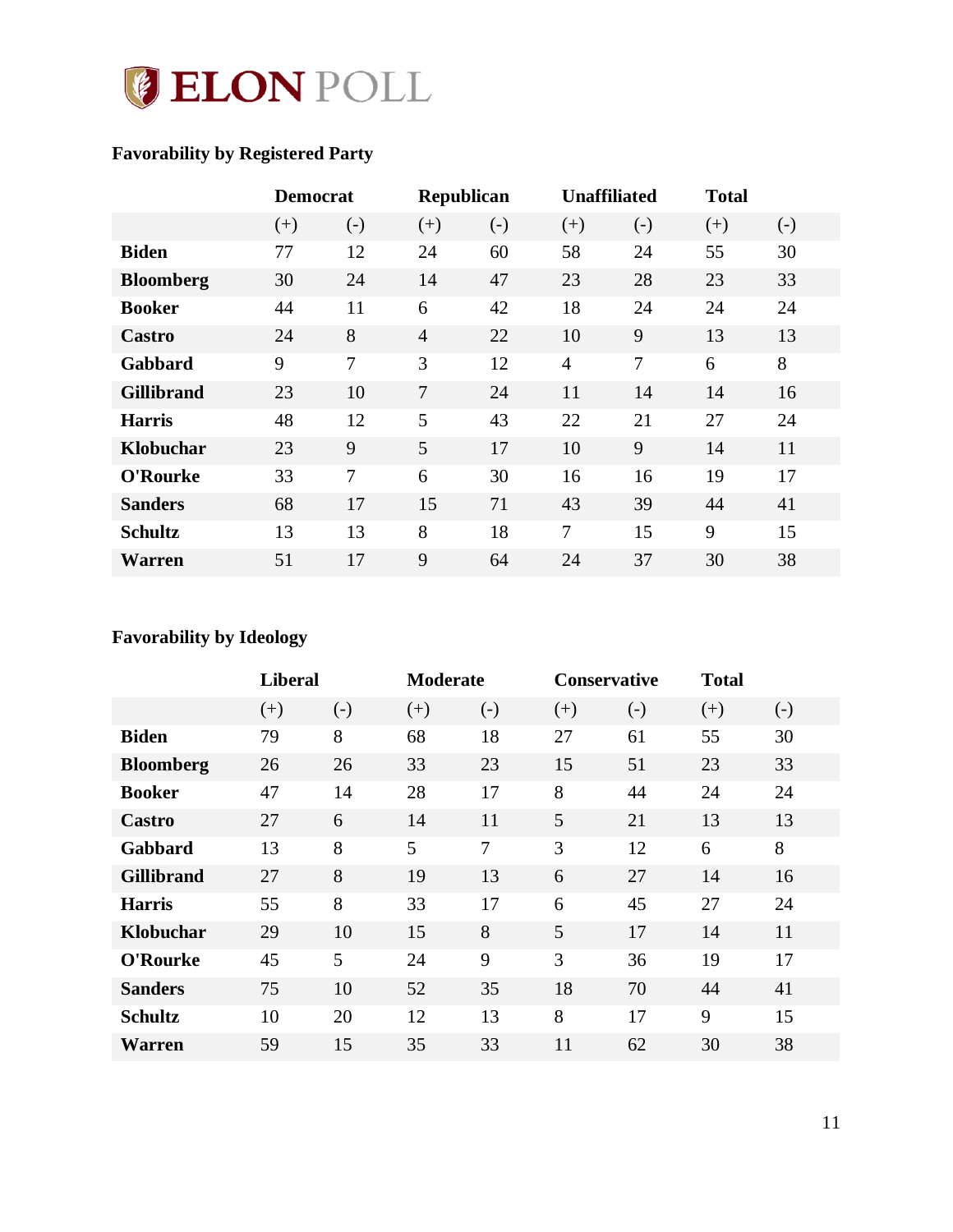

### <span id="page-12-0"></span>**Vote Choice in 2020**

"If the 2020 presidential election were held today, would you be more likely to vote for Donald Trump or the Democratic candidate?"

|                       | <b>Trump</b>   | <b>Democrat</b> | <b>Someone</b><br>else | Other/It<br>depends | Don't<br><b>Know</b> |
|-----------------------|----------------|-----------------|------------------------|---------------------|----------------------|
| <b>Total</b>          | 36             | 48              | 6                      | 6                   | $\overline{3}$       |
|                       |                |                 |                        |                     |                      |
| 30 to 44              | 31             | 46              | 12                     | $8\,$               | $\overline{4}$       |
| 45 to 64              | 41             | 47              | $\overline{4}$         | 6                   | $\overline{2}$       |
| $65+$                 | 46             | 46              | $\overline{2}$         | 3                   | $\overline{3}$       |
|                       |                |                 |                        |                     |                      |
| <b>Male</b>           | 41             | 40              | 8                      | 6                   | 5                    |
| Female                | 32             | 55              | $5\overline{)}$        | 6                   | $\overline{2}$       |
|                       |                |                 |                        |                     |                      |
| White                 | 48             | 36              | 5                      | $\tau$              | $\overline{3}$       |
| <b>Black</b>          | 8              | 78              | $\tau$                 | $\overline{4}$      | 3                    |
|                       |                |                 |                        |                     |                      |
| <b>Democrat</b>       | 10             | 84              | $\overline{2}$         | $\overline{2}$      | $\overline{2}$       |
| Republican            | 77             | $\overline{7}$  | 8                      | 5                   | $\overline{3}$       |
| <b>Unaffiliated /</b> | 29             | 45              | 9                      | 12                  | 5                    |
| <b>Other</b>          |                |                 |                        |                     |                      |
| <b>Rural</b>          | 44             | 43              | 3                      | $6\,$               | $\overline{4}$       |
| <b>Suburban</b>       | 37             | 44              | 9                      | 8                   | $\overline{2}$       |
| <b>Urban</b>          | 27             | 57              | $\tau$                 | 5                   | $\overline{4}$       |
|                       |                |                 |                        |                     |                      |
| <b>Liberal</b>        | $\overline{7}$ | 86              | $\overline{3}$         | $\overline{3}$      | $\mathbf{1}$         |
| <b>Moderate</b>       | 22             | 63              | $\overline{4}$         | $8\,$               | 3                    |
|                       | 74             | 14              |                        | 5                   | $\mathbf{1}$         |
| Conservative          |                |                 | 6                      |                     |                      |
| Less than BA's        | 39             | 44              | 6                      | $\tau$              | $\overline{4}$       |
|                       |                |                 |                        |                     |                      |
| <b>BA's or more</b>   | 31             | 56              | $\boldsymbol{7}$       | 5                   | $\mathbf{1}$         |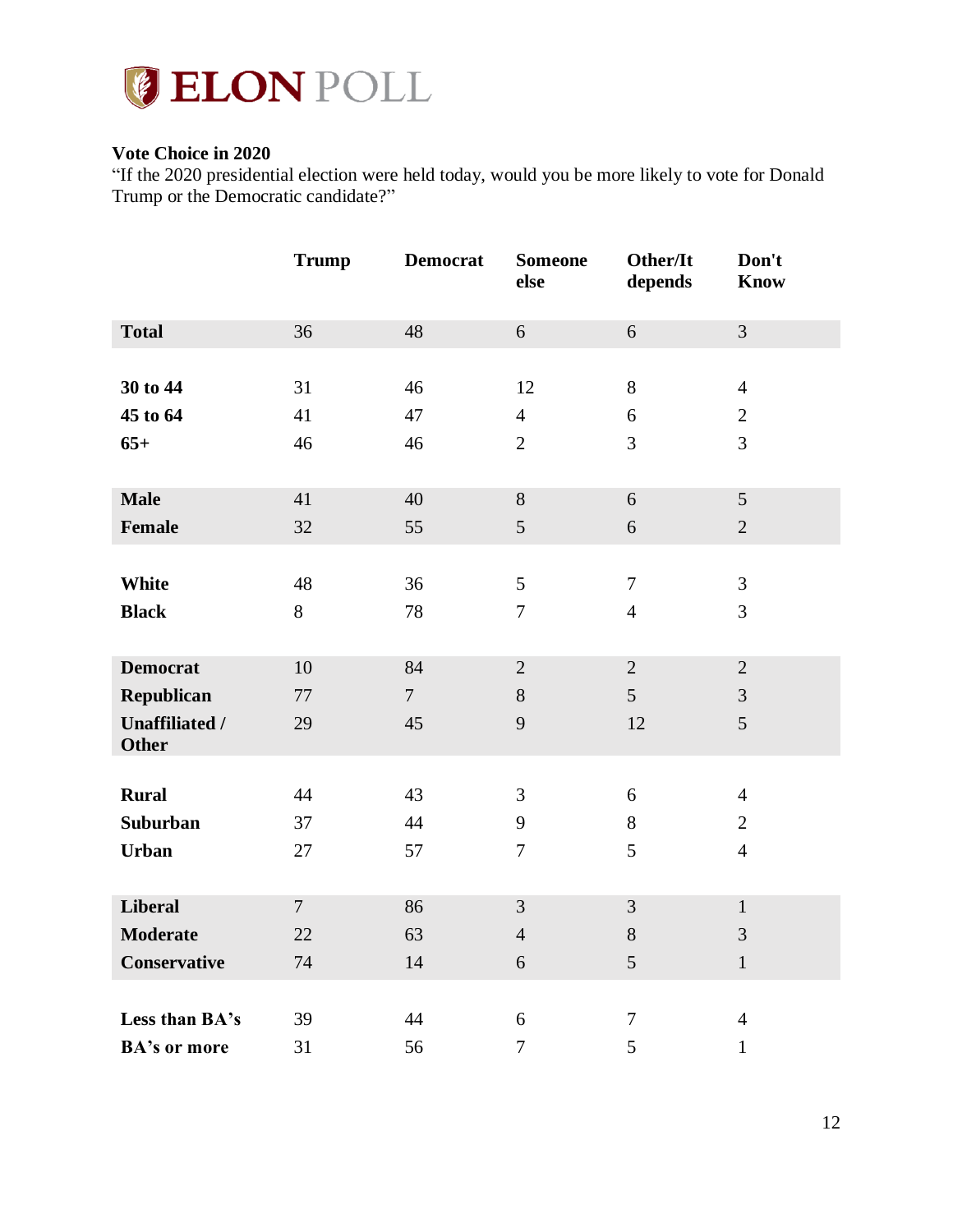

### <span id="page-13-0"></span>**Who Will Win in 2020**

"Who do you think is more likely to win the 2020 presidential election: Donald Trump or the Democratic candidate?"

|                       | <b>Trump</b> | <b>Democrat</b> | <b>Someone</b><br>else | Other/It<br>depends | Don't<br><b>Know</b> |
|-----------------------|--------------|-----------------|------------------------|---------------------|----------------------|
| <b>Total</b>          | 36           | 43              | $5\overline{)}$        | $\overline{4}$      | 12                   |
|                       |              |                 |                        |                     |                      |
| 18 to 29              | 26           | 48              | 8                      | 3                   | 14                   |
| 30 to 44              | 31           | 46              | 6                      | $\overline{4}$      | 11                   |
| 45 to 64              | 41           | 39              | $\overline{4}$         | $\overline{4}$      | 11                   |
| $65+$                 | 42           | 41              | $\overline{2}$         | 5                   | 11                   |
|                       |              |                 |                        |                     |                      |
| <b>Male</b>           | 41           | 38              | 6                      | $\overline{4}$      | 11                   |
| <b>Female</b>         | 32           | 48              | 3                      | $\mathfrak{S}$      | 12                   |
|                       |              |                 |                        |                     |                      |
| White                 | 47           | 34              | $\overline{2}$         | $\mathfrak{S}$      | 11                   |
| <b>Black</b>          | $8\,$        | 69              | 8                      | $\overline{2}$      | 13                   |
|                       |              |                 |                        |                     |                      |
| <b>Democrat</b>       | 11           | 72              | $\overline{4}$         | $\mathfrak{Z}$      | 9                    |
| Republican            | 71           | 12              | $\overline{4}$         | 3                   | 11                   |
| <b>Unaffiliated /</b> | 33           | 39              | $\overline{7}$         | 6                   | 15                   |
| <b>Other</b>          |              |                 |                        |                     |                      |
| <b>Rural</b>          | 45           | 36              | $\overline{2}$         | $\overline{4}$      | 12                   |
| Suburban              | 38           | 42              | $\overline{7}$         | $\overline{4}$      | 10                   |
| <b>Urban</b>          | 25           | 51              | 6                      | 5                   | 12                   |
|                       |              |                 |                        |                     |                      |
| <b>Liberal</b>        | 8            | 78              | 3                      | $\overline{4}$      | 8                    |
| Moderate              | 26           | 52              | $\overline{2}$         | $\overline{7}$      | 14                   |
| Conservative          | 68           | 17              | $\overline{4}$         | $\overline{2}$      | 8                    |
|                       |              |                 |                        |                     |                      |
| Less than BA's        | 39           | 39              | 6                      | $\overline{4}$      | 12                   |
| <b>BA's or more</b>   | 30           | 51              | 3                      | 5                   | 11                   |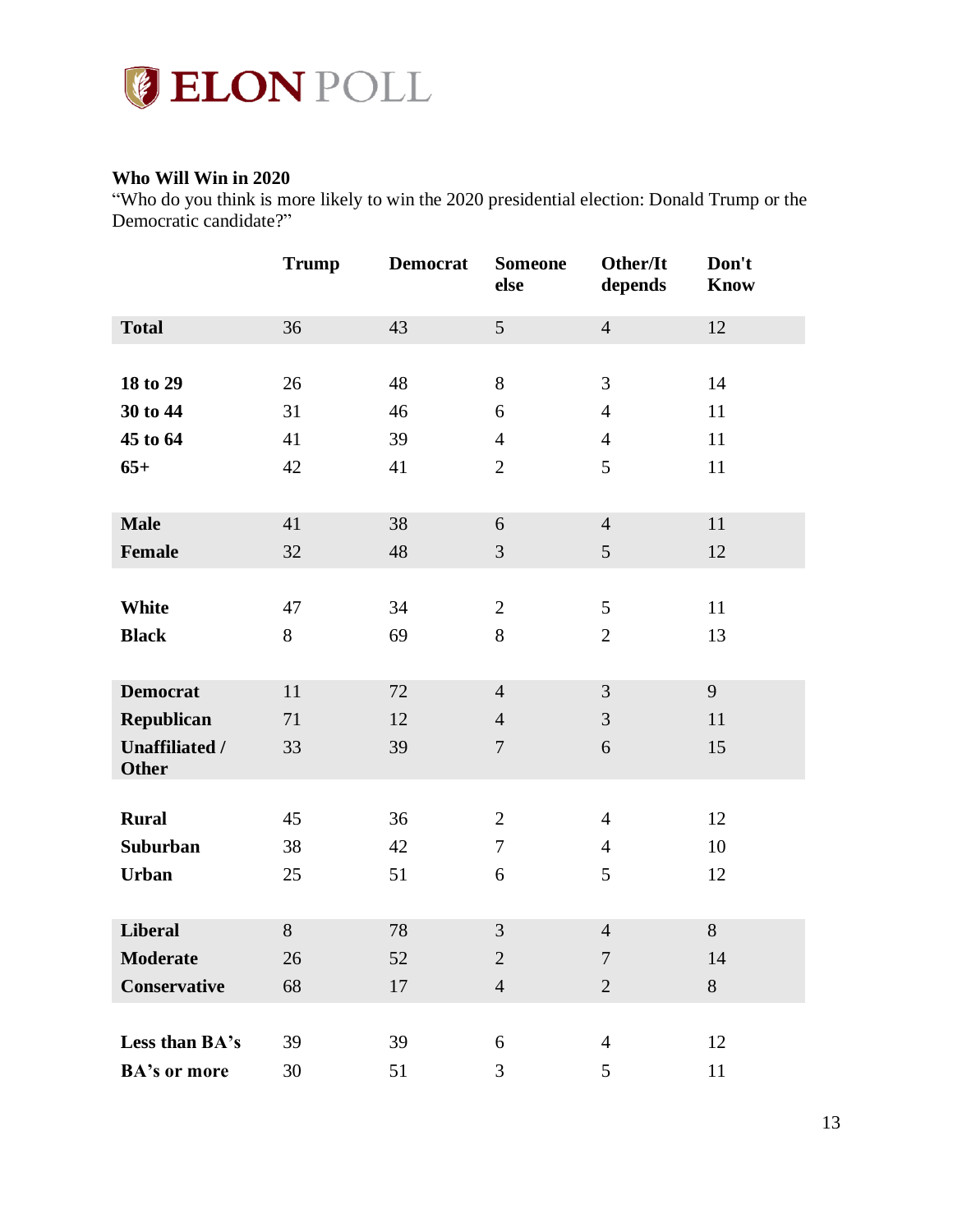

## <span id="page-14-0"></span>**Methodological Information**

| Mode:                       | Mixed Mode; Voter list sample (Telephone & Email) + Online Opt-in       |
|-----------------------------|-------------------------------------------------------------------------|
| Population:                 | North Carolina Registered Voters                                        |
| Dates in the field:         | February $20^{\text{th}}$ - March $7^{\text{th}}$ , $2019$              |
| Sample Size:                | Voter list (341 phone; 82 email) 491 online (quota opt-in)              |
| <b>Weighting Variables:</b> | Race, Gender, Age, Education, Rural/Urban/Suburban, Registered<br>Party |
| Credibility Interval        | $+/-$ 3.5 %                                                             |

### *Procedure*

For this survey, the Elon University Poll used a random sample of North Carolina voters from the public voter file provided by the North Carolina State Board of Elections. In compliance with FCC rules, phone numbers were dialed manually by human interviewers. Up to date telephone numbers and email addresses of the sample were purchased from Marketing Systems Group (MSG).

For administration of the telephone survey, the Elon University Poll used Qualtrics and a CATI system. Telephone calling times were 6:30 to 9:00PM, February 20-21<sup>st</sup>, February 25<sup>th</sup>-28<sup>th</sup>, and March 4<sup>th</sup>-7<sup>th</sup>. We attempt to reach each working telephone number in the sample up to three times. Elon University students conducted every telephone interview under supervision of the Elon Poll directors. A telephone survey was considered complete only if a respondent progressed through the entire survey. To ensure accurate identification of individuals from voter registration records, interviews were deleted if self-reported age and interviewer-assessed gender varied from the voter file. If telephone calls failed to reach a respondent, an email surveys was sent to those in the sample with an email appended by MSG. Telephone only response rate was 4.2%.

For the opt-in respondents, the Elon University Poll used an online opt-in sample provided by Lucid, LLC. Respondents were recruited for this sample from many sample providers in the Lucid marketplace. Respondents received small amounts of compensation in exchange for their opinions. More information about the Lucid marketplace and quality tests are available here: <https://luc.id/quality/> . Quotas on race, sex and age were applied prior to opt-in online survey commencement.

We only included interviews in the final data if respondents spent a minimum length of time on the interview. A survey was considered complete only if a respondent progressed through the entire survey. Respondents were recruited to survey with generic description about issues in North Carolina.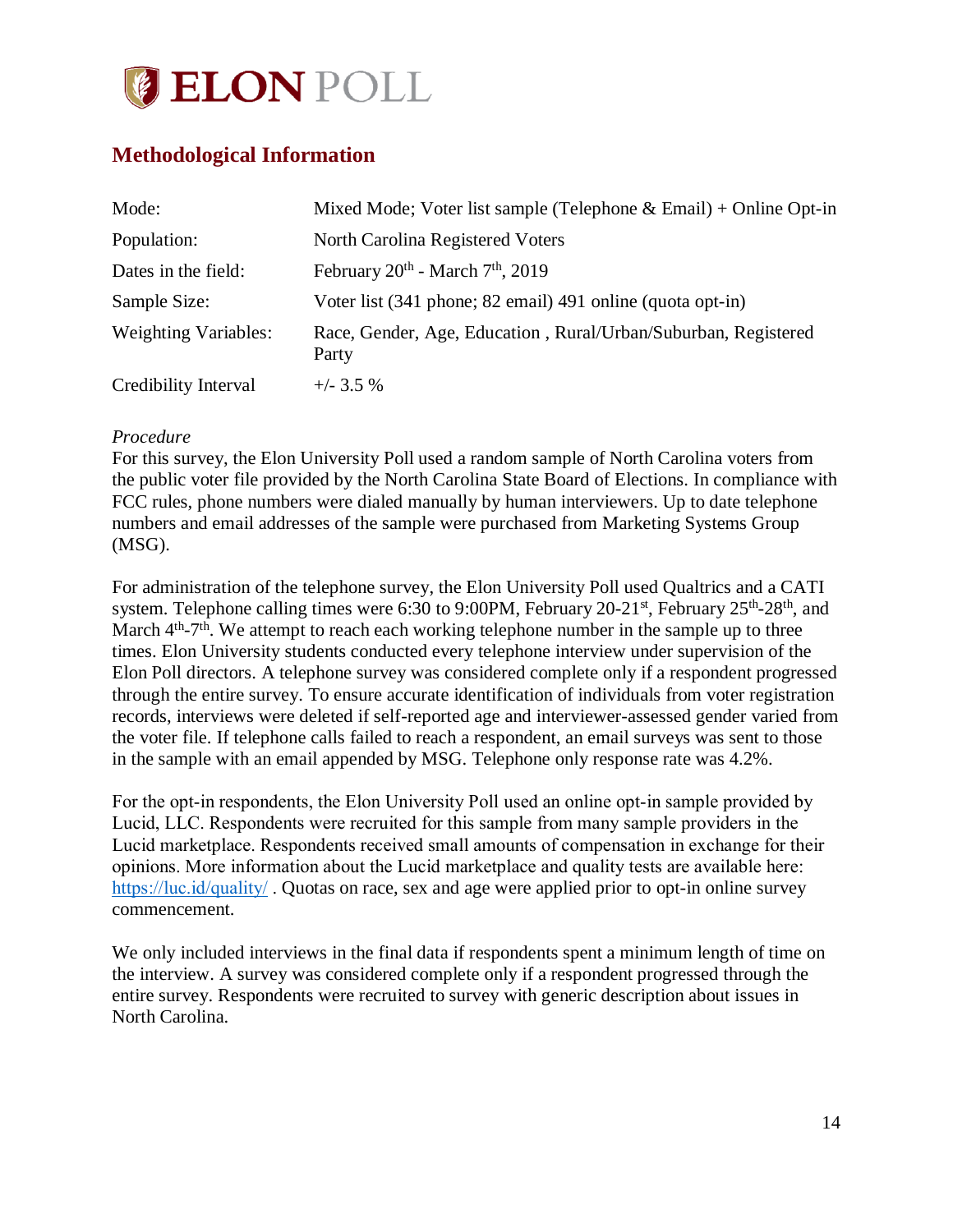

### *Credibility Interval*

Unlike a traditional random digit-dial telephone survey, mixed mode surveys do not have traditional margin of errors. Mixed mode surveys do not adhere to assumptions of random selection. To account for uncertainty inherent in any sample-based research design, we provide a credibility interval. More information about this technique [can be found here.](https://www.aapor.org/Education-Resources/Election-Polling-Resources/Margin-of-Sampling-Error-Credibility-Interval.aspx) The credibility interval was calculated by inflating traditional confidence intervals by design effects. For the registered voter sample this means:. $(1.094*3.24) = 3.5$ . As with all surveys, total survey error can exceed sampling error.

### *Support for Transparency*

The Elon University Poll supports transparency in survey research and is a charter member of the American Association for Public Opinion Research Transparency Initiative, which is a program promoting openness and transparency about survey research methods and operations among survey research professionals and the industry. All information about the Elon University Poll that we released to the public conforms to reporting conventions recommended by the American Association for Public Opinion Research and the National Council on Public Polls.

### *Probability Panel Respondents*

As a partial solution to a national decline in response rates, the Elon Poll is continuously developing a probability-based panel of North Carolina registered voters. This allows us to track changes in individual-level opinions over time. Panel members are recruited at the end of our regular voter list probability-based telephone survey interviews by asking respondents for permission to contact them again. Over 95% of interviewees typically agree to be contacted again, and demographics are similar between panel and non-panel respondents. This survey consisted of 87 probability panel interviews.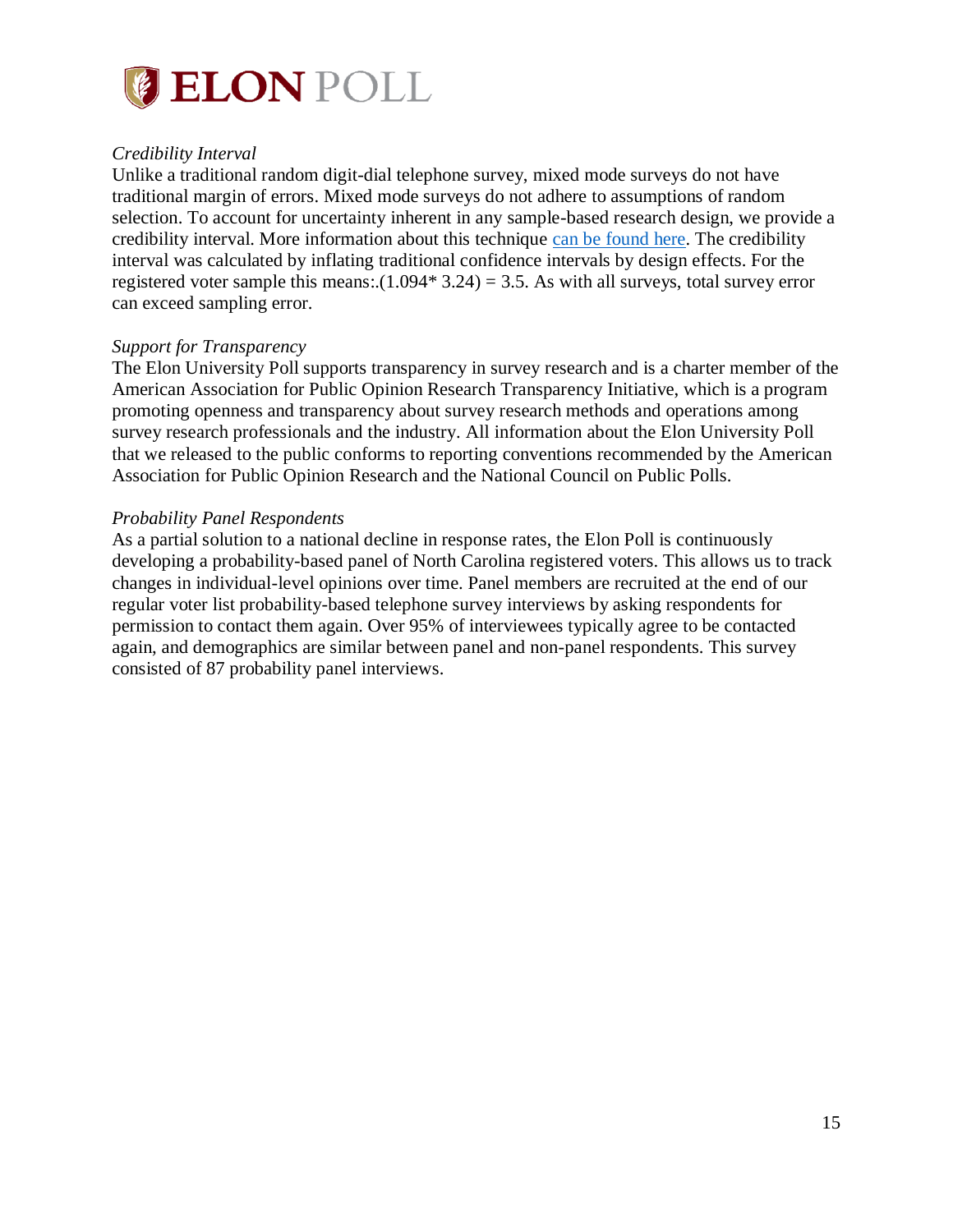

## <span id="page-16-0"></span>**Weighting Information**

Weights for registered voters were calculated based on demographics calculated by Elon Poll staff from the NCSBE individual voter file, accessed in Fall 2018.

Weights were generated in Stata using a technique known as iterative proportional fitting, also known as raking. The weight variable was calculated based on NCSBE data for age, race, sex, state region, county density and registered party affiliation .

County density is determined by translating self-reported zip code into county using Census concordance files. We then label counties as rural, suburban or urban based on [this map](https://www.ncruralcenter.org/wp-content/uploads/2018/01/Rural-Map-2018-1.png) from the NC Rural Center.

|                       |                      | Population | Unweighted<br>Value | Weighted<br>Value |
|-----------------------|----------------------|------------|---------------------|-------------------|
| <b>Sex</b>            | Male                 | 46 %       | 45 %                | 46 %              |
|                       | Female               | 54 %       | 55 %                | 54 %              |
| <b>County Density</b> | Urban                | 39 %       | 39 %                | 39 %              |
|                       | Suburban             | 25 %       | 26 %                | 25 %              |
|                       | Rural                | 36 %       | 35 %                | 36 %              |
| Race                  | White                | 69.3 %     | 78.4 %              | 69.3 %            |
|                       | African American     | 22.3 %     | 15.9%               | 22.3 %            |
|                       | Other                | 8.4 %      | 5.8 %               | 8.4 %             |
| Age                   | 18-29                | 18 %       | 14.2 %              | 18 %              |
|                       | 30-44                | 24 %       | 22.3 %              | 24 %              |
|                       | $45 - 64$            | 33 %       | 36.3%               | 33 %              |
|                       | $65+$                | 25 %       | 27.3 %              | 25 %              |
| Party<br>Registration | Democrat             | 37 %       | 37.3 %              | 37 %              |
|                       | Unaffiliated / Other | 33 %       | 28.2 %              | 33 %              |
|                       | Republican           | 30 %       | 34.5 %              | 30 %              |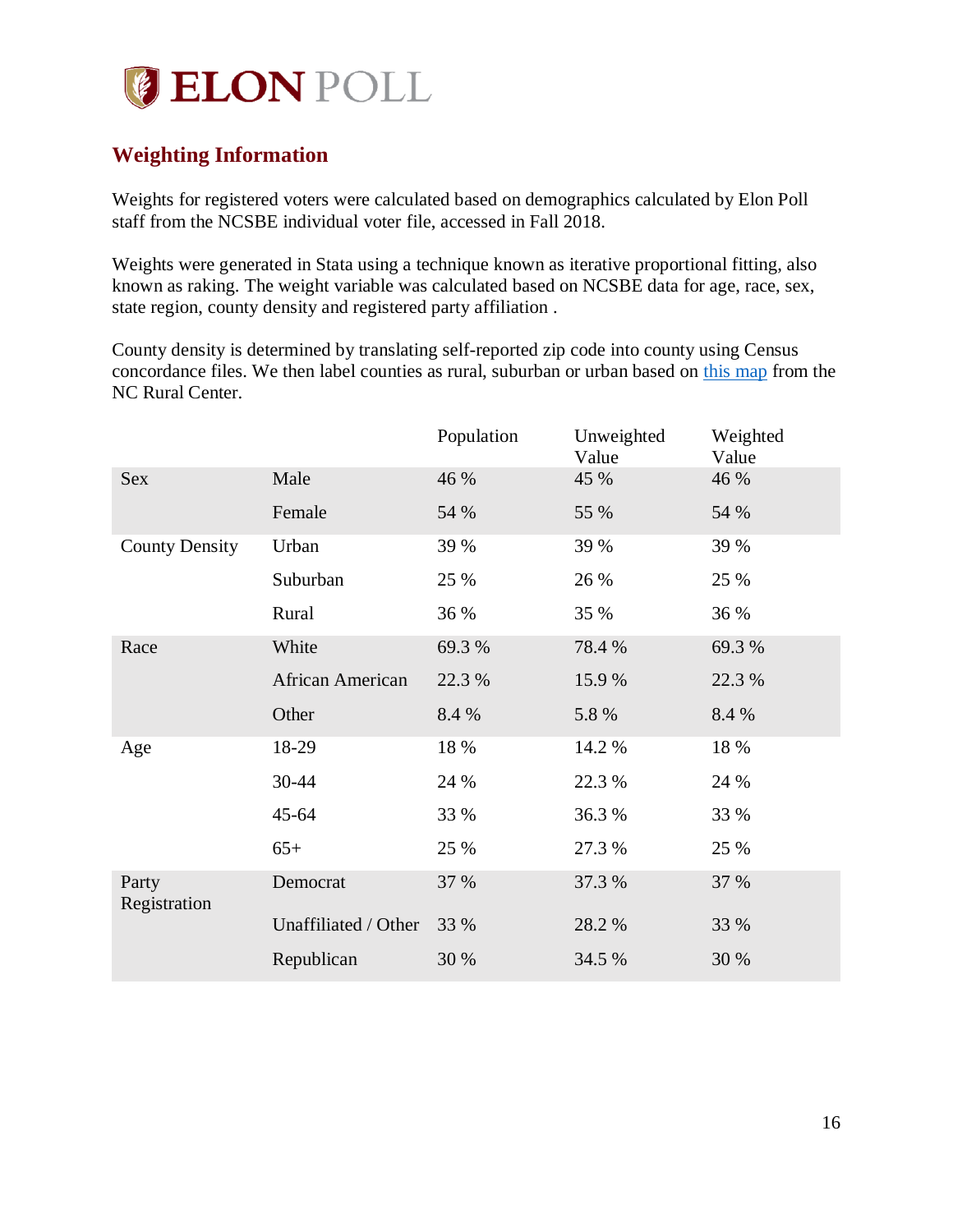

## <span id="page-17-0"></span>**Frequently Asked Questions**

### **1. Who pays for the Elon University Poll?**

Elon University fully funds the Elon University Poll. The poll operates under the auspices of the College of Arts and Sciences at Elon University, led by Dean Gabie Smith. The Elon University administration, led by Dr. Connie Ledoux Book, president of the university, fully supports the Elon University Poll as part of its service to the community. Because of this generous support, the Elon University Poll does not engage in any contract work. This permits the Elon University Poll to operate as a neutral, non-biased, non-partisan resource.

### **2. Does the Elon University Poll favor a certain party?**

The Elon University Poll is an academic, non-partisan survey research organization. We do not engage or work with any political candidates or parties. We employ best practices to ensure the results are not biased.

#### **3. Where do you get your numbers and email addresses?**

Up to date telephone numbers and email addresses of this sample of registered voters were purchased from Marketing Systems Group (MSG). We call both landlines and cellphones depending on which is the best match for a voter.

#### **4. Did you randomize response options?**

Yes. The names of the 2020 presidential contenders were randomized.

#### **5. Did you weight the data?**

Yes. We apply weights to the data. For this survey, we generated results using raking based on NCSBE voter registration data. For more details, see the Weighting Information above.

### **6. What are the advantages and disadvantages of online opt-in surveys over traditional random-digital dial surveys?**

Traditional telephone surveys have a clear advantage over online surveys such as this in that assumptions of equal probability of selection are more appropriate. Furthermore, online surveys do not capture opinions of respondents who lack internet access. However, our opinion is that [declining telephone response rates](http://www.pewresearch.org/fact-tank/2019/02/27/response-rates-in-telephone-surveys-have-resumed-their-decline/) and the growth in online sample pool sizes have narrowed quality differences between the two modes. In the case of this survey, we hoped to capture opinions related to a breaking news item. Our on-campus call center was engaged in another project preventing timely response using our typical telephone method. Additional information about opt-in surveys in general is available from AAPOR and the [Pew Research Center.](http://www.pewresearch.org/fact-tank/2018/08/06/what-are-nonprobability-surveys/)